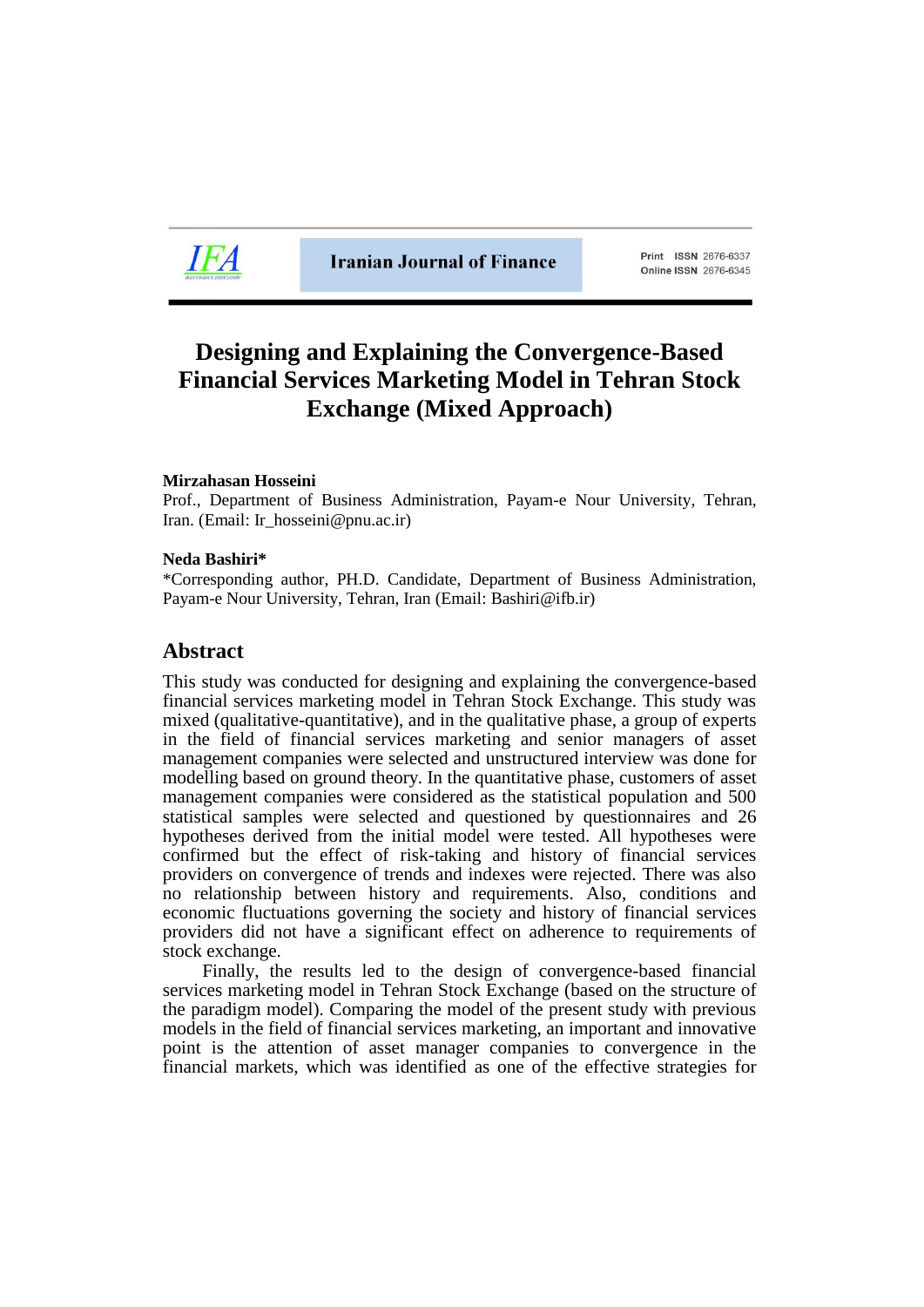promoting perceived value and customer loyalty and its effect was also proved. Paying attention to the concept of convergence and contagion between markets and paying attention to parallel markets to get more returns is a significant factor in attracting financial services customers.

**Keywords**: Asset Management Company, Convergence, Financial Services Marketing, Ground Theory, Structural Equation Modeling.

DOI: © [Iran Finance Association](http://ifsa.org.ir/)

## **Introduction**

Today, the business world has become a more dynamic and competitive environment, and different organizations face the challenge of expanding their market share and finding new ways to attract, acquire, support and retain customers to increase revenue (Farooq et al., 2018).

It can be claimed that the most important asset of many organizations is their customers. Customers are a valuable resource for opportunities, threats and operational questions related to the industry, because of their direct relationship with actions of an organization. In order to grow and survive in the economic competition, companies and organizations should highlight the customer and increase their connection with buyers of goods and services. In the new business processes, customer satisfaction has a vital place in goals of the company and top managers know well that their success in achieving macro-goals of the firm depends on customer satisfaction (Lee, 2012).

In the current business world, it is necessary to identify effective factors on customer satisfaction given the extent of understanding the importance of customer satisfaction and its effect on profitability and maintaining market share and survival of companies, for example cases which focus on distinctive features of services in the field of services marketing and indicate how these services influence customer behavior and marketing strategies. In marketing services, the traditional marketing mix (i.e.: product, pricing, promotion, and place) is adapted to distinctive features of service. In services marketing, three Ps are added to these factors, which include: people, physical evidence, and process (Shahidi Banitaraf, Andarvazh, & Abounaeimi, 2016).

One of the most important service areas in the world is providing financial services in the field of investment in the stock market. In this context, we are confronted with companies that are referred to as asset management companies. Asset management companies are one of the types of financial institutions that follow the new law on the securities market of the Islamic Republic of Iran (approved in December 2005) in order to manage properties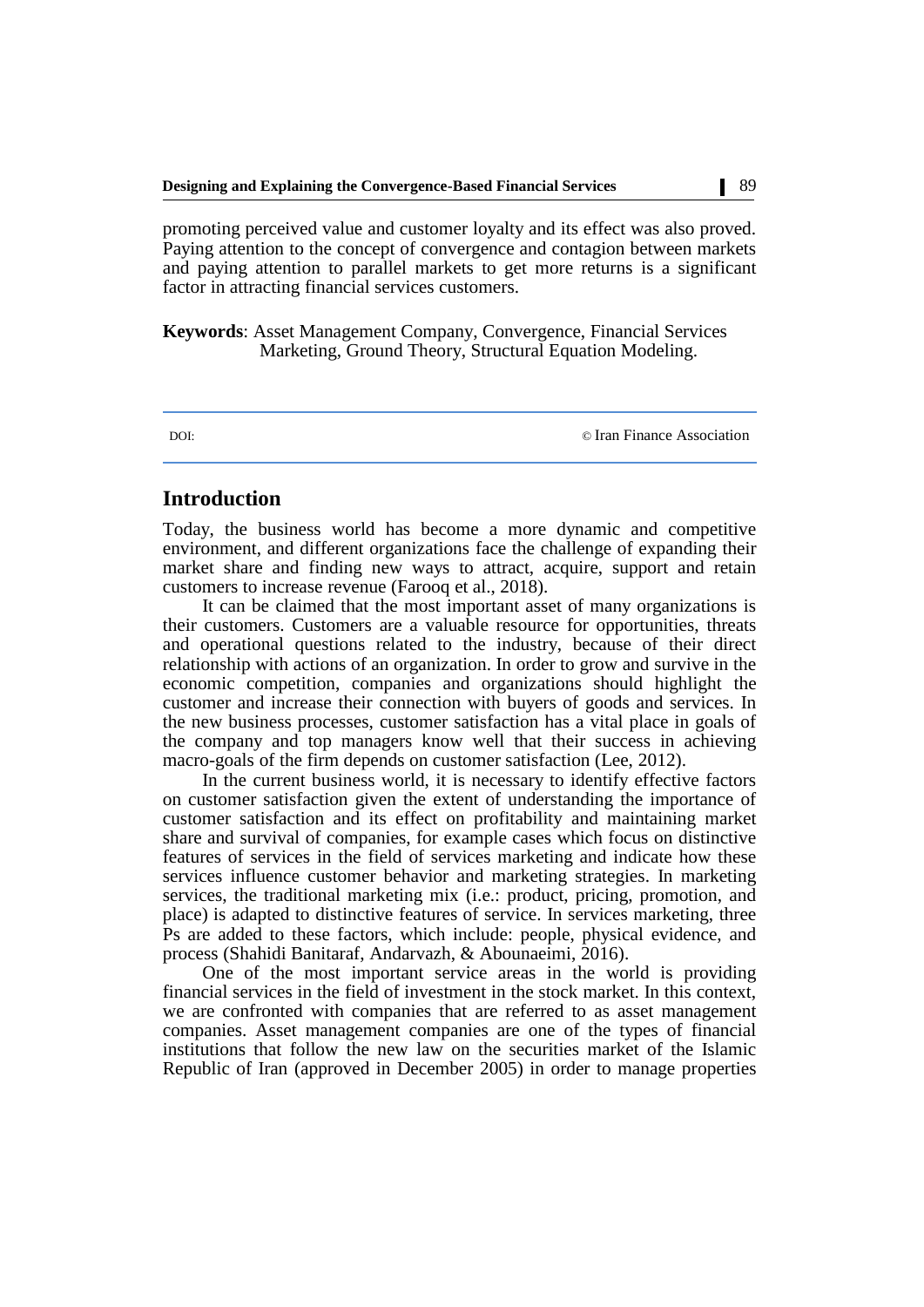of individuals (both real and legal) professionally in the capital market. Activities of asset management companies involve making purchase decisions; selling or holding securities in the name of a certain investor in order to obtain profits for him in the form of a specific contract; accepting a position in investment funds and other authorized activities in accordance with rules of the Securities and Exchange Organization. One of the most important services of asset management companies is asset management of securities, derivative bonds offered in the stock exchange and  $\mathrm{OTC}^{\Gamma}$  market, as well as fixed income securities such as equity bonds, Sukuk and deposit certificates. One of the important discussions in the field of consulting and providing financial services by asset management companies is paying attention to convergence of stock markets, which is sometimes ignored in some financial consulting and stock bid-ask.

Performing detailed surveys in Tehran Stock Exchange and conducting initial interviews with some top managers of the stock market and directors of asset management companies providing financial services showed that there is still no comprehensive model in the field of financial services marketing which focuses on convergence of the stock market in the capital market and in the field of financial services and there is a visible gap in this area. Therefore, the present study tends to answer the following question by designing and implementing a systematic and scientific methodology: "How is the convergence-based financial services marketing model in Tehran Stock Exchange?" Theoretically, accurate studies in prestigious domestic databases show that there has not been any comprehensive research on financial services marketing of asset management companies in Tehran Stock Exchange despite many studies done in the field of financial services marketing and particularly financial banking services. More importantly, the role of convergence in providing financial services has also been underestimated in domestic studies. This evidence reflects a deep study gap that should be addressed by academic researchers, in which case applied models and approaches are to be presented. Complex environment of financial and economic markets and close relationship between these markets, as well as the vital need for predicting future financial and economic scenarios has led fiscal researchers to explore and analyse these inter-market relationships in an effective and forwardlooking way to achieve the goals of the financial and economic system.

In this regard, it is very important to study the effect of convergence in financial markets in smaller scales within a market and among various types of financial instruments, because conceptual and mathematical predictability of the space of other markets and financial instruments can be examined by understanding and explaining this. Correlation of assets is an important factor in risk management and strategies for formation of investment portfolios. Investors who are trying to diversify their assets in financial markets are paying particular attention to convergence in stock markets. Therefore, if asset

<u>.</u>

 $1$  Over the counter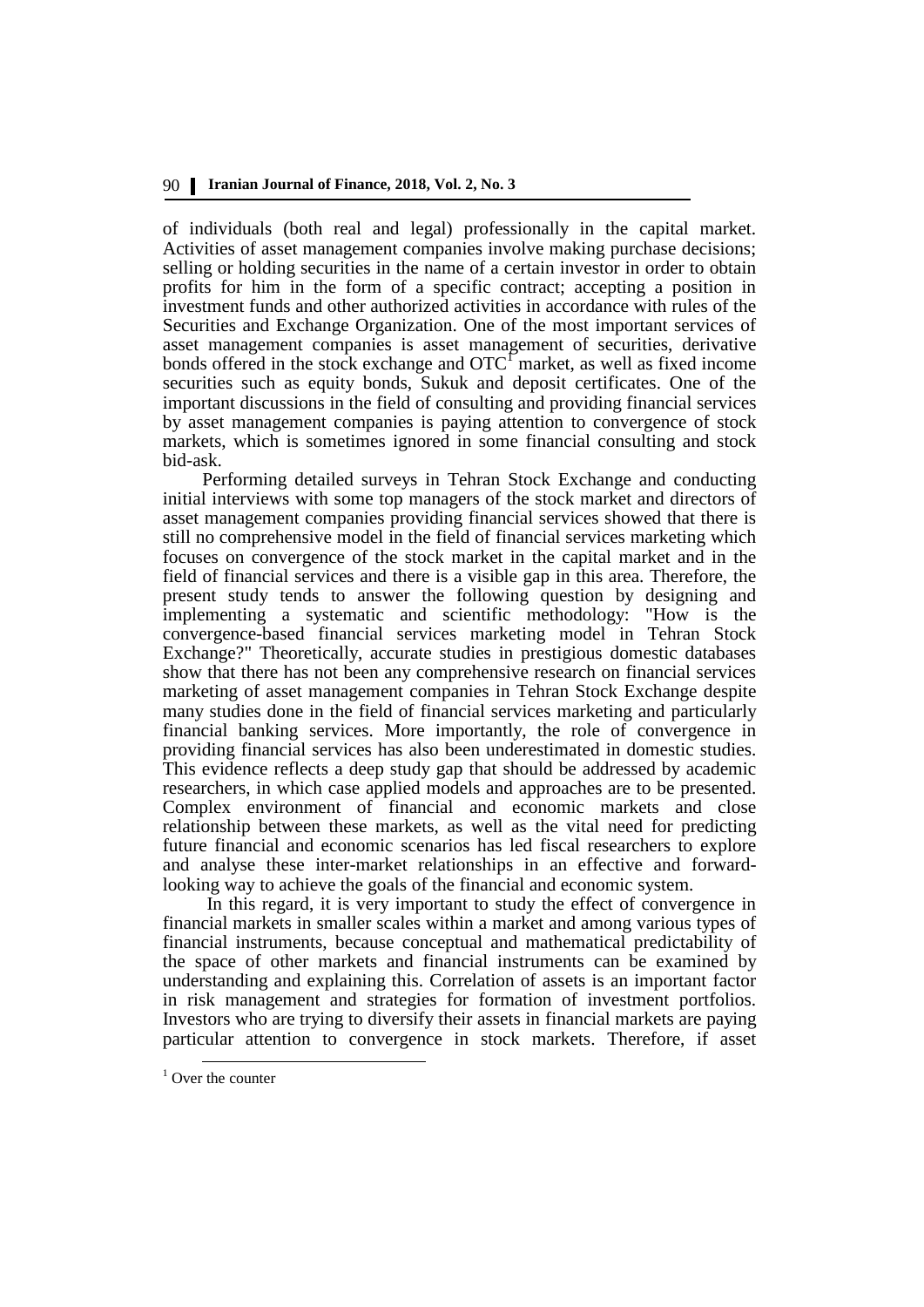management companies can practically access a comprehensive service marketing model that addresses convergence of Tehran Stock Exchange, they will have a profitable trading strategy and better performance to attract investors and provide accurate and profitable services. Studies have shown that information on financial variables spreads across the asset market over time and leads to convergence. This has become more important with expansion of communication systems and increasing interdependence of financial markets. For this reason, it seems that this study is important and necessary both theoretically and practically

## **Literature Review**

Hojjatoleslami (2006) described the effective factors on satisfaction of investors with investment services (rather than reporting content) in three parts: quality of broker services, performance of the stock exchange organization, and information function of the brokerage firms. Ansari Renani and Nasehifar (2007) showed that marketing mix of micro-transactions include people, process, place, promotion, physical evidence, while marketing mixes of macrotransactions include process, product, promotion, and people. Amirshahi et al. (2007) identified five effective factors on behaviour of investors in marketing of financial services: marketing channels (product information), marketing channels (company information), brokerage firms, and verbal communication. The findings of this study showed that marketing communication channels of stock companies, exchange brokerage firms and verbal communication (which is a result of all activities of companies) are important factors which affect bid decision of investors in marketing of financial services.

The impact of market convergence in financial services marketing, was the subject of a study which conducted by Dogus Omran in 2018. In this study, target community was the natural and legal entities receiving the services of financial institutions supervised by the SEC and active on the NYSE and NASDAQ. The results showed that asset manager's attention to market convergence was important for both real and natural investors. Also, the tendency to re-balance portfolio for clients was more important. The two groups of investors tended to consider the financial fluctuations by the asset manager and, in case of severe fluctuations, to liquidate part of the assets and maintain the Emergency Fund. Such a consideration led the financial services provider to investor satisfaction and loyalty.

The effect of the marketing mix on the behaviour of shareholders in Tehran Stock Exchange have recognized by Eftekhari-Aliabadi et all in 2018. The behaviour of investors had a significant relationship with the marketing mix and its factors.

Neutralizing the effect of convergence and contagion is one of the components of service quality assessment in financial services marketing studies in financial institutions with professional clients in emerging markets, and are introduced to the researcher by Credit Union. This work has not been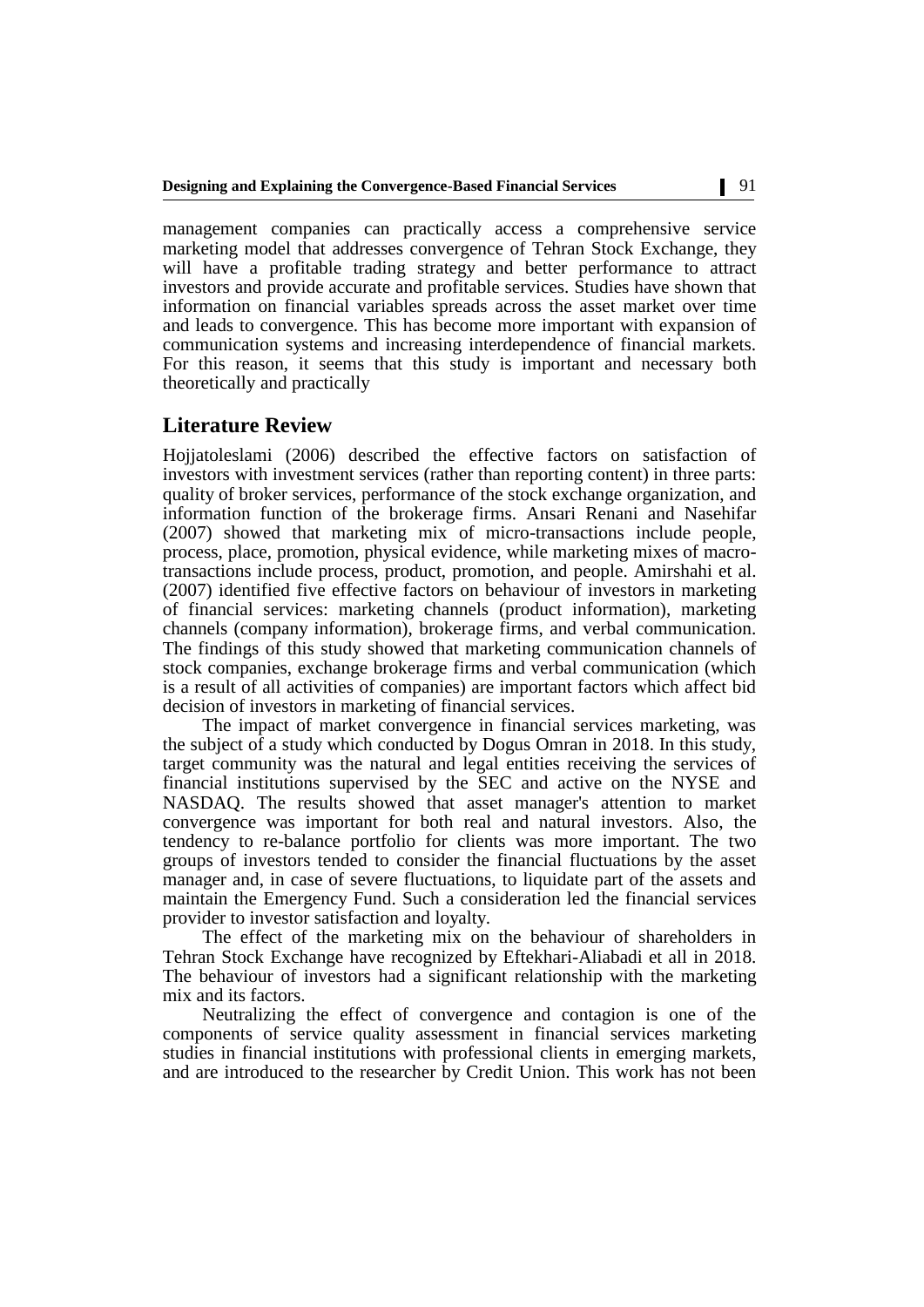tested for the general investors (Audhesh & Paswan, 2017).

Contrary to the expectations of asset managers, a higher percentage of ROA does not necessarily satisfy international investors. Rather, knowing more about the use of a convergence control strategy in international assets will provide more satisfaction. This method also reduces marketing costs, because investors are starting to look at risk and performance in more personal ways, which will help them better understand their goals and overall tolerance levels which persuade them to recommend the use of a particular financial institution's services to others [\(Heiens,](https://www.researchgate.net/profile/Richard_Heiens) 2017).

Marrita Ang (2019) has found that reducing beta and paying attention to the market convergence as an asset managing strategy for customers has been considered as a decision-making factor for choosing financial services provider specially by the investors who had previously invested directly, personally and irrationally and had suffered losses, as well as understanding market shock conditions. This factor was more important for fund unit holders by investing in leading or heavier pioneer markets.

Alipour et al. (2011) showed that active marketing system in brokerage firms are traditional systems, regardless of modern criteria of financial services marketing in areas related to communications and pricing. Sadeghi Sharif et al. (2016) showed that the kind of financial marketing in the stock exchange is different from the kind of marketing of real goods in the markets of goods and services. This type of marketing focuses on informing rather than focusing on traditional marketing mixes such as product, price, packaging, promotion, place and time of goods supply. In fact, quick, easy and comprehensive access to information and analysis leads to financial decisions in the decision-making process.

Hedayati and Hemati  $(Y \cdot \lambda)$  considered marketing mix and its related factors s independent variable and behaviour of shareholders as dependent variable. They used the structural equations to measure the relationship between them. The results showed that the behaviour of stockholders of Tehran Stock Exchange had a significant relationship with marketing mix and its factors.

Studies by Rajagopal (2008) suggest that performance of intermediary dealers in relation to quality of services provided to customer is effective in growing sales and increasing market share; positive performance attracts customers, retains customers and leads to more sales. The level of service tangibility, the level of accountability in providing services, trust, accuracy and correct understanding of the customer are determinants of the quality of services provided to the customer. Singha (2014) tended to develop the existing literature on customer satisfaction, shareholder value, stock performance, and long-term financial criteria and pointed out that the company and abnormal return on risk models which are directly derived from financial techniques can be evaluated by assessing the effect of customer satisfaction. The results of this study showed that customer satisfaction has a positive effect on stock price.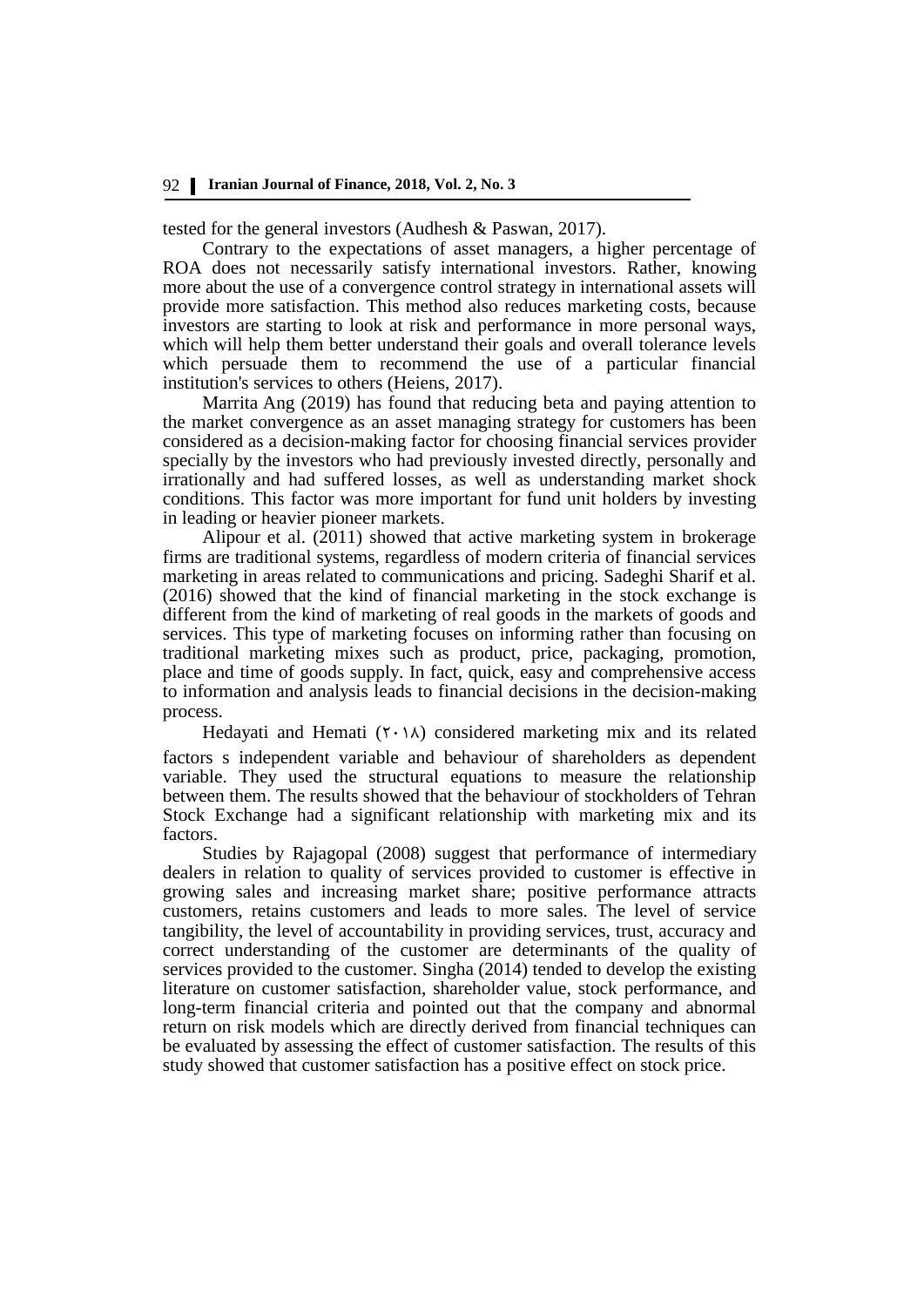## **Research Methodology**

The present study is an applied research in terms of objective and exploratory survey in terms of approach.

## **Statistical Population**

In the qualitative phase, a group of experts in the field of financial services marketing and top managers of asset management companies in the stock market were considered as statistical population for modelling based on ground theory. In this study, features of expertise included: mastery of financial services marketing topics, mastery of asset management in Tehran Stock Exchange and knowledge of convergence in the stock market. In the quantitative phase for fitting the model, a large population was needed. Hence, customers of asset management companies were considered as the population, whose number was unlimited.

## **Statistical Sample and Sampling**

In the qualitative phase, snowball sampling method was used. In this way, the first expert introduced other experts. This process continued until saturation. In this study, 9 interviews were conducted. In the quantitative phase, customers of the asset management companies were considered as the population. Based on the Krejcye and Morgan tables, at least 278 statistical samples were needed for a population of this size. Simple random sampling method was used. In this process, 500 samples were recruited and questioned by questionnaire.

## **Data Collection Instruments**

In the qualitative phase, the main instruments for collecting data were unstructured interviews with experts about events and contexts of convergencebased financial services marketing in the stock exchange, the environmental factors affecting it, consequences of this phenomenon, and so on. The primary concepts were achieved for modelling. In the quantitative phase, the main data collection instrument was a closed questionnaire consisting of 51 items on a five-point Likert scale of "agreement rates." The structure of this questionnaire, based on its various dimensions, can be seen in the following table: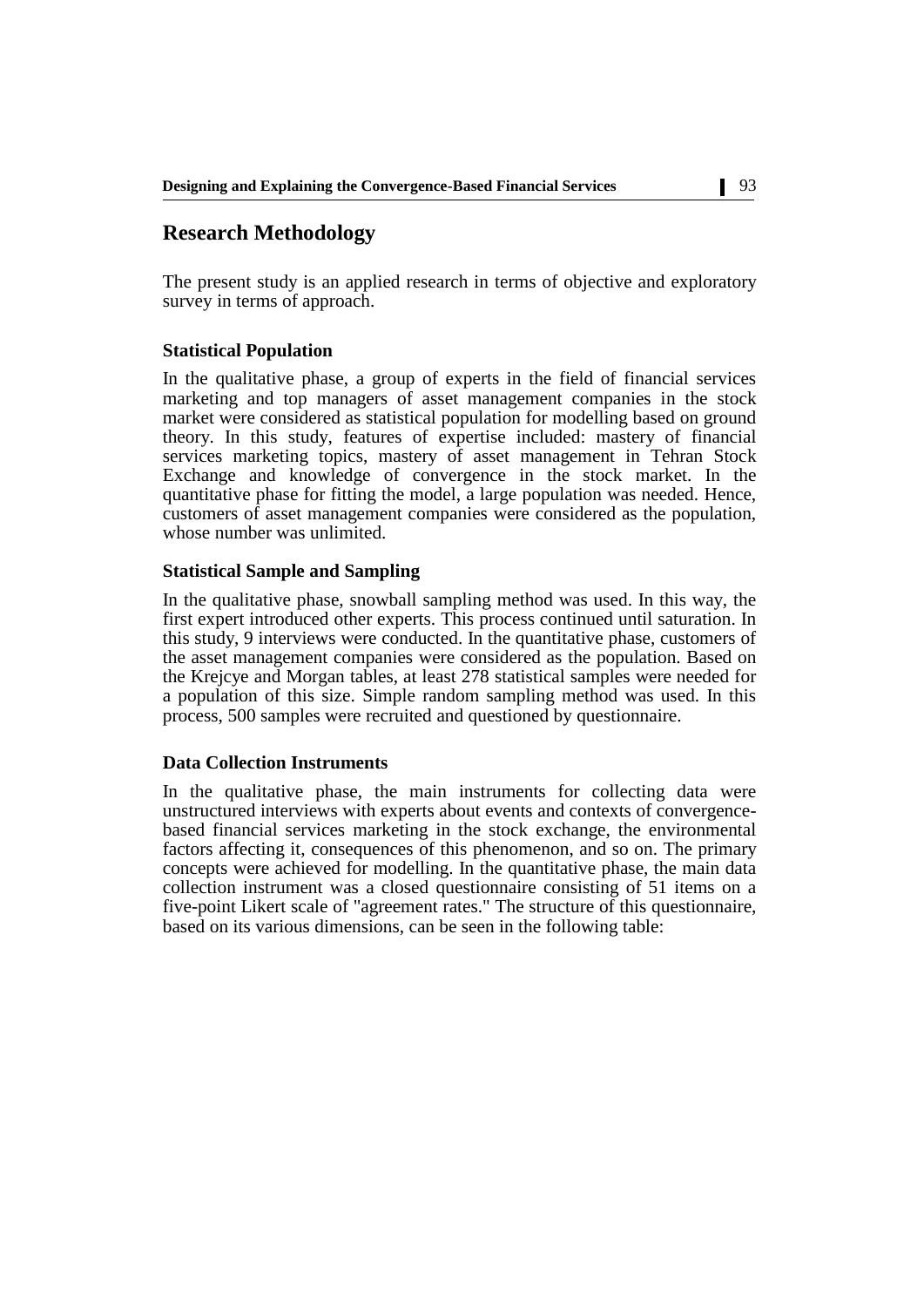### 94 **Iranian Journal of Finance, 2018, Vol. 2, No. 3**

#### **Table 1. Structure of the questionnaire in the quantitative phase**

| Variable                                                           | <b>Item</b> |
|--------------------------------------------------------------------|-------------|
| Public awareness of capital market                                 | $1 - 3$     |
| Adhering to CRM principles                                         | $4-6$       |
| Proper promotional plans                                           | $7-9$       |
| Choosing the right advertising media                               | $10-12$     |
| Targeted promotion initiatives to encourage customers              | $13 - 15$   |
| Competitive pricing                                                | $16-18$     |
| Explaining investment profitability                                | 19-21       |
| Honest behavior of employees with customers                        | $22 - 24$   |
| Risk taking                                                        | $25 - 27$   |
| The history of financial service provider                          | 28-30       |
| Financial services purchase intention                              | $31 - 33$   |
| Conditions and economic fluctuations governing society             | 34-36       |
| Attention to convergence of trends and indexes in the stock market | 37-39       |
| Expert advice in the field of liquidity management                 | $40 - 42$   |
| Adhering to requirements of the stock exchange                     | $43 - 45$   |
| Perceived customer value                                           | $46 - 48$   |
| Customer loyalty                                                   | 49-51       |

## **Research Findings**

## **Qualitative Phase (Primary Modelling by Ground Theory)**

Out of 9 interviews, 109 original concepts were extracted. After reviewing and putting them together and eliminating repetitive concepts, 42 final concepts were identified. Then, 17 major categories were identified and substituted in the paradigm model:

The category of "financial services purchase intention" was considered as the main category. That is, the core of the conceptual model focuses on formation of financial services purchase intention in customers.

Categories related to causal conditions included:

Public awareness of capital markets that refers to public understanding of the capital markets.Adherence to CRM principles that refers to adherence to principles of customer relationship management (customer database, customer category, coherent communication with customers, etc.) by financial service providers.Proper promotional plans that refers to proper promotional plans used by financial service providers.Choosing proper advertising media that refers to proper media used for dissemination of promotional messages by financial service providers.

Targeted promotion initiatives to encourage customers that refers to proper promotional plans and measures (such as personalized sales, discounts,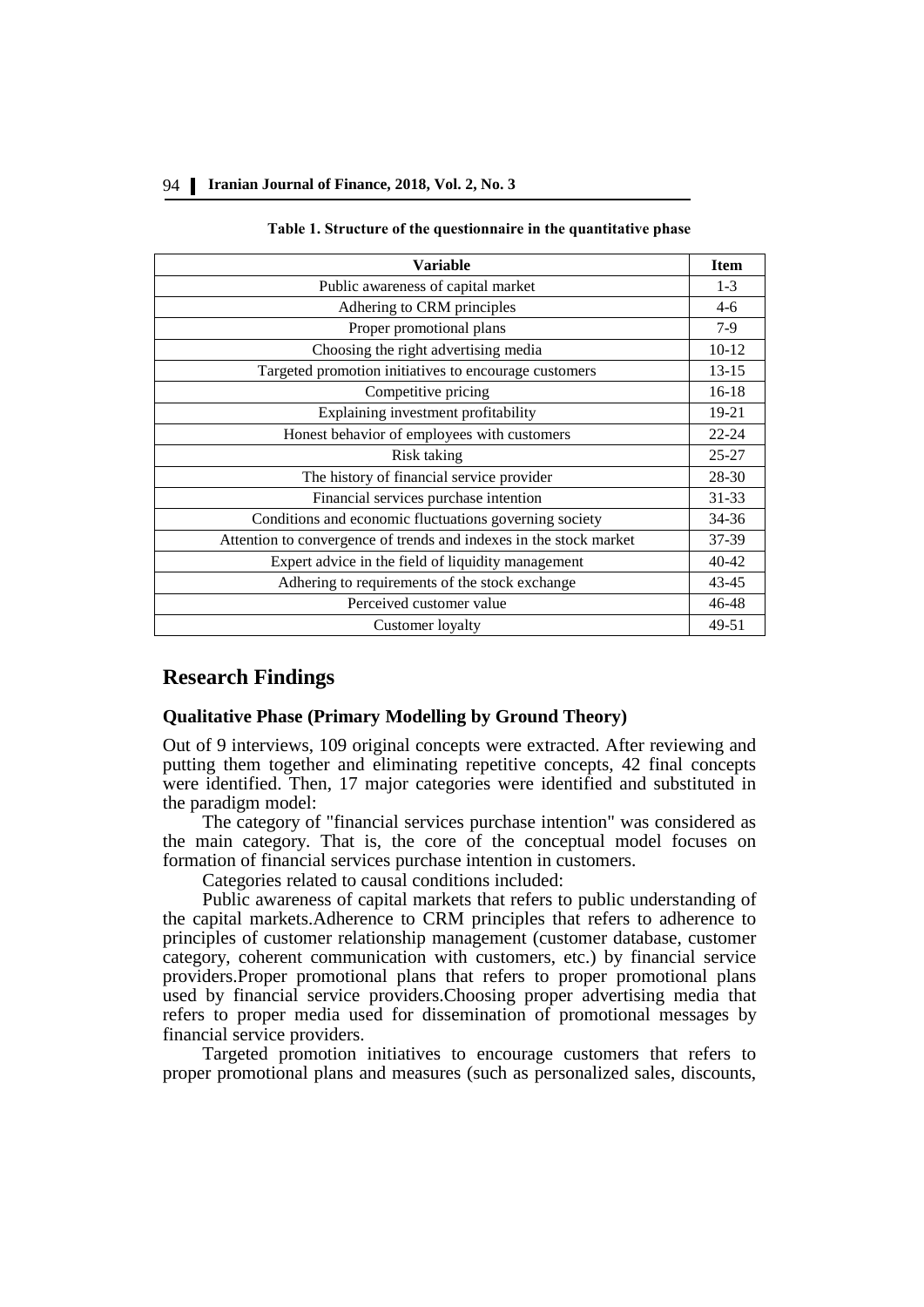etc.) by financial service providers.

Competitive pricing that refers to the targeted and competitive pricing of financial services providers.Explaining profitability of investment that refers to ability of financial service providers to explain profitability of investment plans for customers.Respectful behaviour of employees with customers that refers to correct and respectful behaviour of managers and employees of financial service providers with actual and potential clients.

Contexts represent the particular circumstances in which the phenomenon (main category) is placed. In this study, the categories of "individual risk taking" and "history of financial services providers" were considered as contextual categories. Risk taking refers to the degree of risk tolerance in the capital markets; the history of financial services providers also refers to the number of years of activity and reputation of the financial services providers.

Environmental conditions are widespread structural contexts and external factors that can affect the main category and even the strategies. In this study, the category of "conditions and economic fluctuations of society" was considered as an environmental category. That is, economic conditions and economic fluctuations can affect customer decisions and how to provide financial services by financial companies.

Strategies are actions that can turn the main category into outcomes. In this study, the categories of "attention to convergence of trends and indexes in the stock market", "specialist advice in the field of liquidity management" and "adhering to requirements of the stock exchange" were considered as strategic categories. Attention to convergence of trends and indexes in the stock market refers to expertise of financial services providers to examine the convergence of trends, indexes and prices in the stock market in order to take the best actions. In addition, providing expert advice in the field of liquidity management refers to expertise of financial services providers to provide the most honest and most specialized advice in the area of buying and selling of stocks; ultimately, adherence to requirements of the stock exchange refers to the attention to laws and requirements of the stock market by the financial services providers.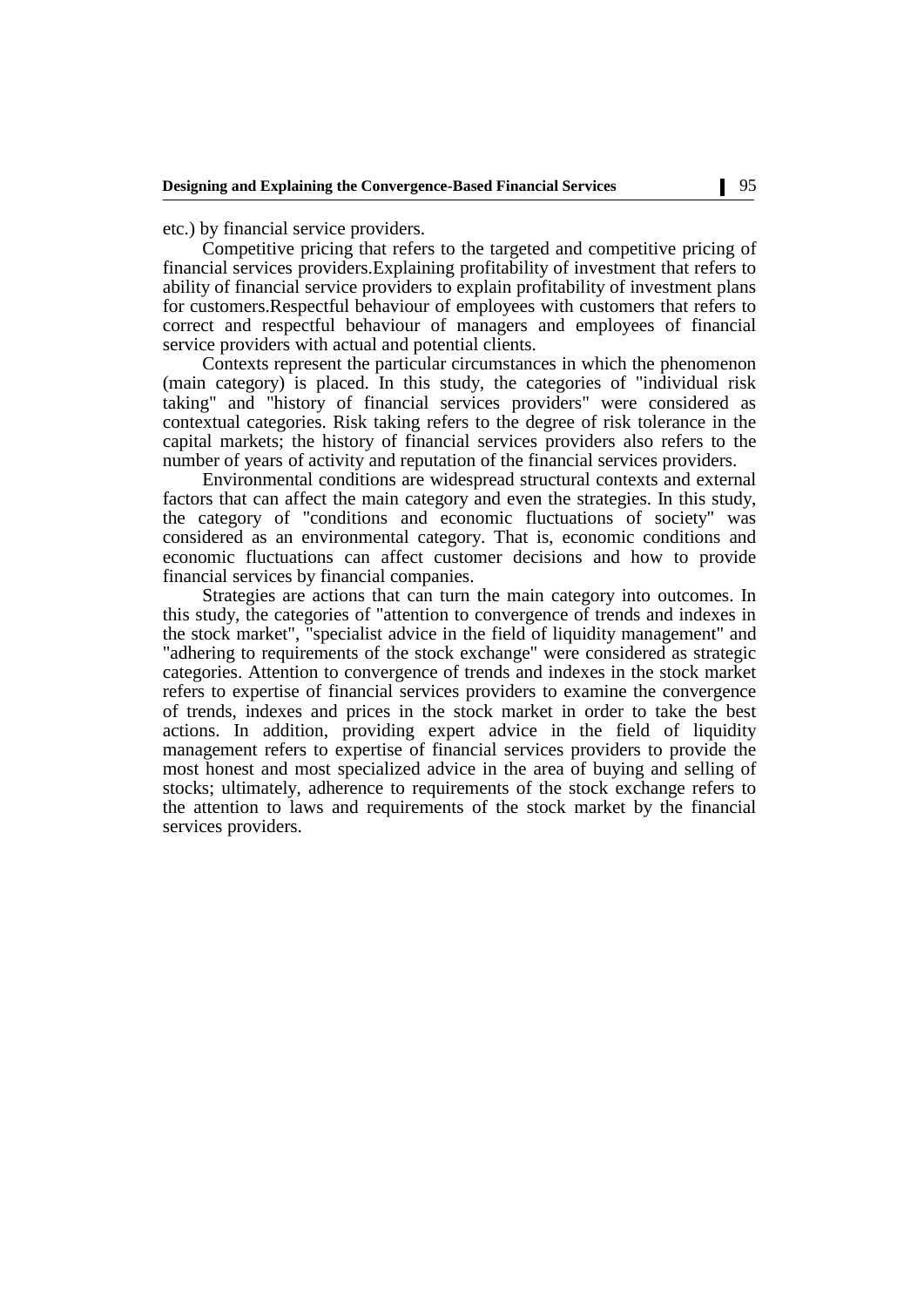## 96 **Iranian Journal of Finance, 2018, Vol. 2, No. 3**

Outcomes refer to the realization of axial category in the context of causal, environmental and contextual conditions and through specific strategies. In this study, the categories of "perceived customer value" and "customer loyalty" were considered as outcome categories. If causal conditions, contexts, main categories, environmental conditions, and strategic conditions are well taken place, one can hope that the perceived customer value (cost to value ratio), as well as their loyalty to the financial services provider will be improved.The next step was to substitute the categories into a paradigmatic model that identified the conceptual model. This model is visible in Figure 1.



Figure 1.Conceptual Model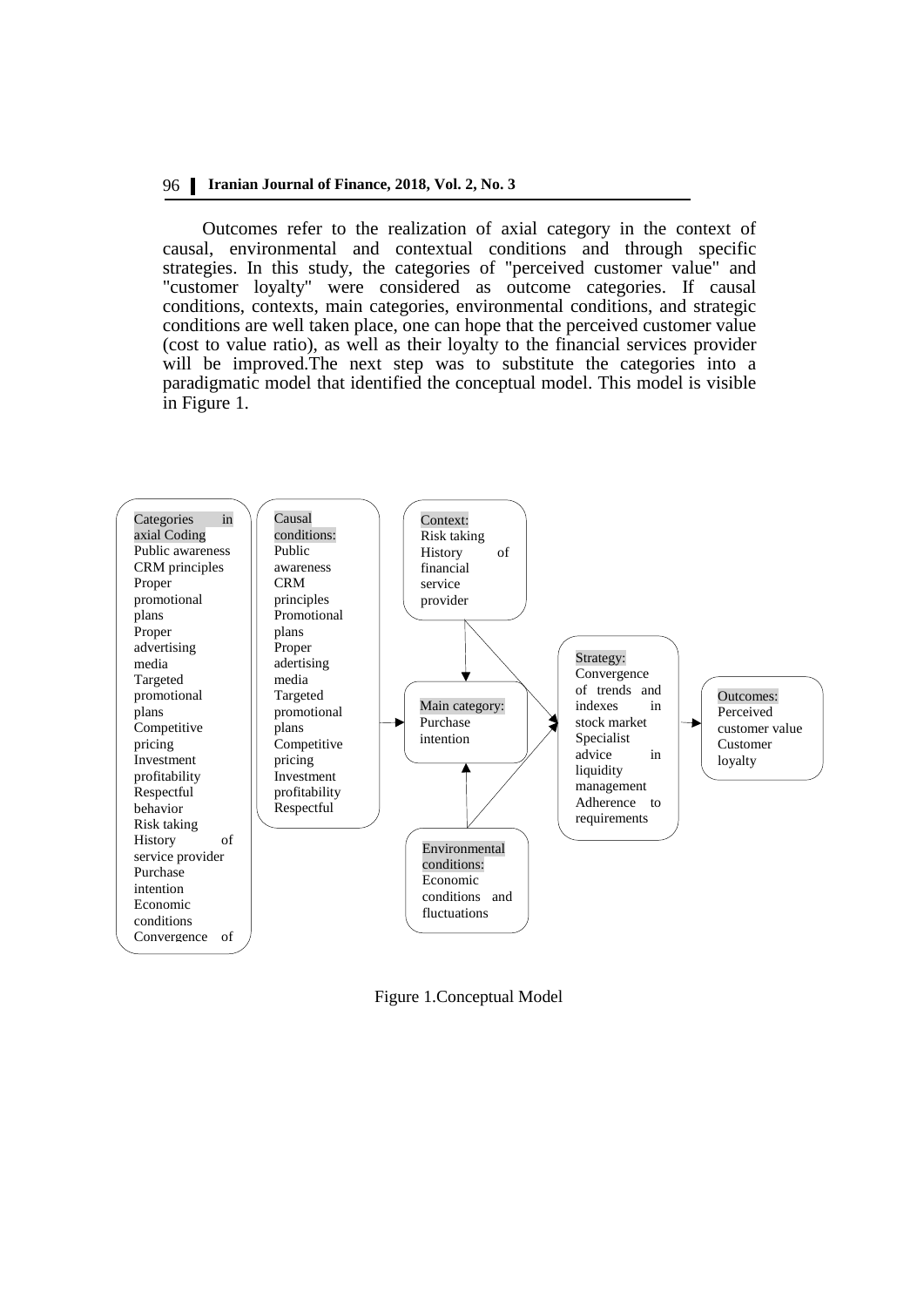Based on the above model, the hypotheses were developed as follows:

- 1. Public awareness of capital markets has a significant effect on financial services purchase intention.
- 2. Adherence to CRM principles has a significant effect on financial services purchase intention.
- 3. Proper promotional plans have a significant effect on financial services purchase intention.
- 4. Choosing proper advertising media has a significant effect on financial purchase intention.
- 5. Targeted promotional plans to encourage customers have a significant effect on financial purchase intention.
- 6. Competitive pricing has a significant effect on financial purchase intention.
- 7. Explaining investment profitability has a significant effect on financial purchase intention.
- 8. Respectful behavior of employees with customers has a significant effect on financial purchase intention.
- 9. Risk-taking has a significant effect on financial purchase intention.
- 10. History of financial services providers has a significant effect on financial purchase intention.
- 11. Conditions and economic fluctuations governing on the society have a significant effect on financial purchase intention.
- 12. Risk-taking has a significant effect on convergence of trends and indexes in the stock market.
- 13. Risk-taking has a significant effect on specialist advice in the field of liquidity management.
- 14. Risk-taking has a significant effect on adherence to requirements of the stock exchange.
- 15. History of financial services providers has a significant effect on attention to convergence of trends and indexes in the stock market.
- 16. History of financial services providers has a significant effect on specialist advice in the field of liquidity management.
- 17. History of financial services providers has a significant effect on adherence to requirements of stock exchange.
- 18. Conditions and economic fluctuations governing the society have a significant effect on attention to convergence of trends and indexes in the stock market.
- 19. Conditions and economic fluctuations governing the society have a significant effect on specialist advice in the field of liquidity management.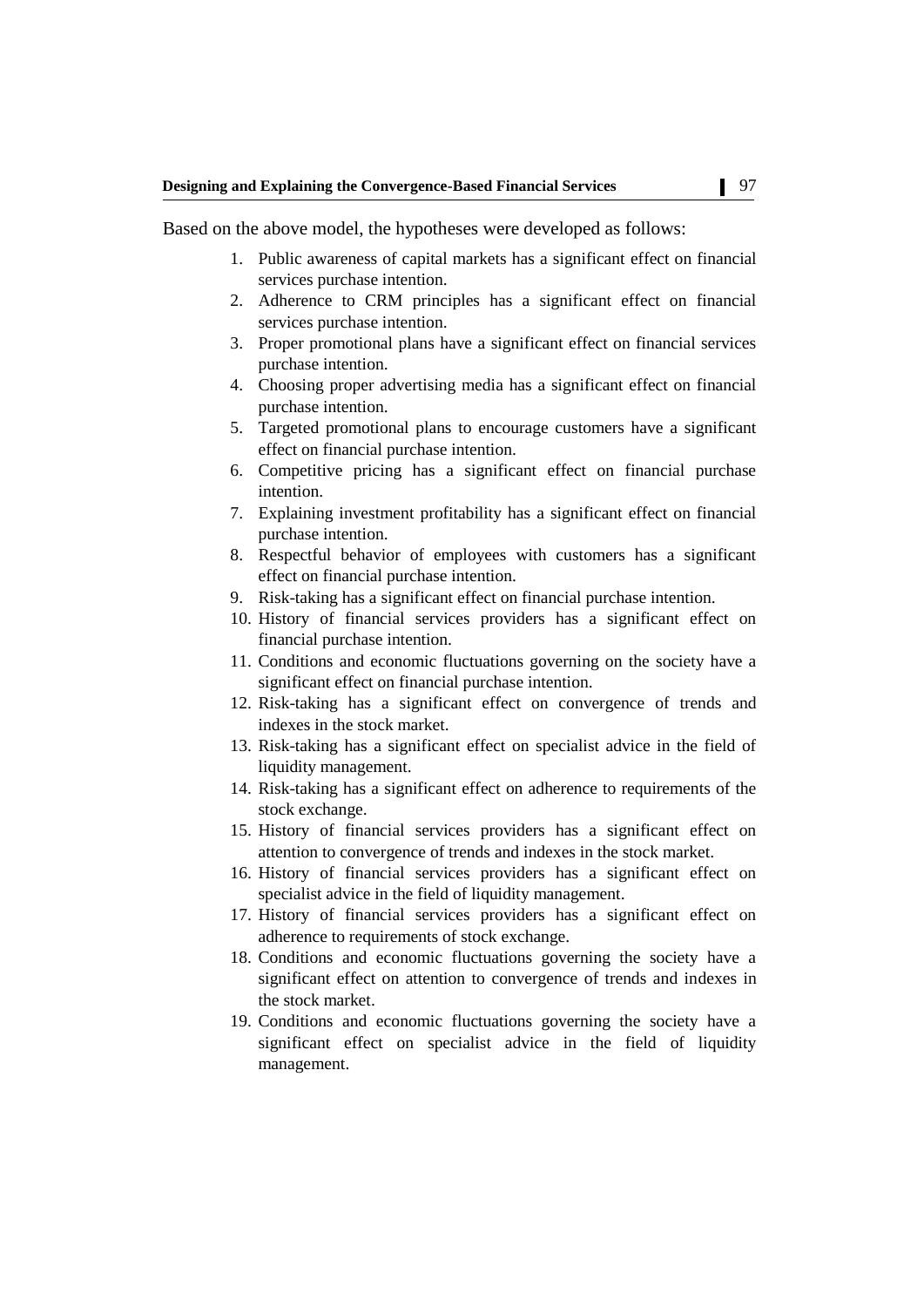## 98 **Iranian Journal of Finance, 2018, Vol. 2, No. 3**

- 20. Conditions and economic fluctuations governing the society have a significant effect on adherence to requirements of stock exchange.
- 21. Attention to convergence of trends and indexes in the stock market has a significant effect on the perceived customer value.
- 22. Attention to convergence of trends and indexes in the stock market has a significant effect on customer loyalty.
- 23. Specialist advice in the field of liquidity management has a significant effect on the perceived customer value.
- 24. Specialist advice in the field of liquidity management has a significant effect on customer loyalty.
- 25. Adherence to requirements of stock exchange has a significant effect on the perceived customer value.
- 26. Adherence to requirements of stock exchange has a significant effect on customer loyalty.

## **Quantitative Phase (Explaining the Model by SEM)**

In order to examine fit of structural models, several criteria are used; the first criterion is t-value and the numbers should either be greater than 1.96 or smaller than -1.96 to confirm the accuracy of the relationships between constructs and hypotheses at 95% confidence level.



Figure 2.The Fitted Model by t-values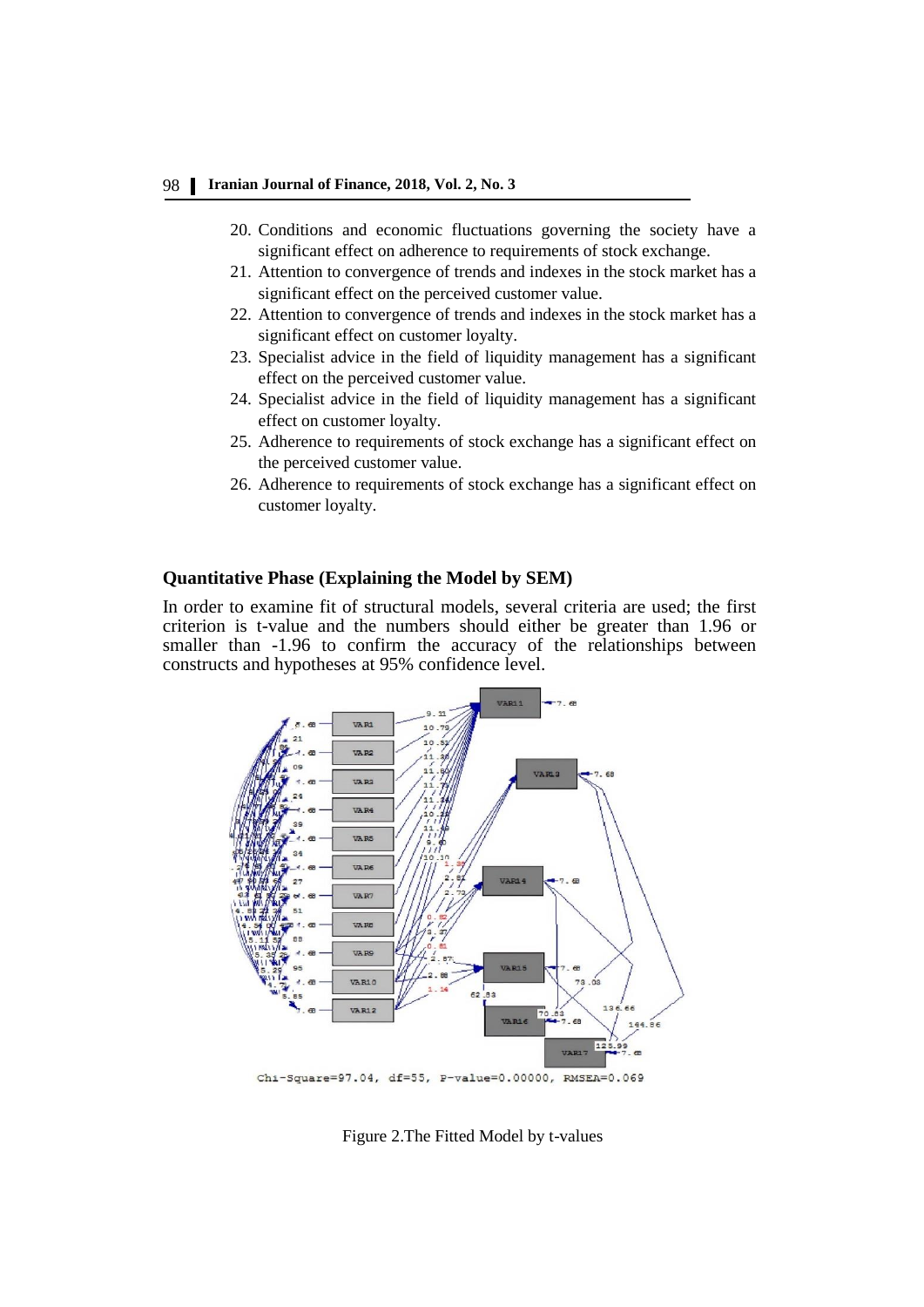The table below summarizes the results of the hypotheses.

| <b>Hypothesis</b>                                                                                                                                                 | p-value | <b>Result</b> |
|-------------------------------------------------------------------------------------------------------------------------------------------------------------------|---------|---------------|
| Public awareness of capital markets has a significant effect<br>on financial services purchase intention.                                                         | 9.11    | Confirmed     |
| Adherence to CRM principles has a significant effect on<br>financial services purchase intention.                                                                 | 10.79   | Confirmed     |
| Proper promotional plans have a significant effect on<br>financial services purchase intention.                                                                   | 10.51   | Confirmed     |
| Choosing proper advertising media has a significant effect<br>on financial purchase intention.                                                                    | 11.30   | Confirmed     |
| Targeted promotional plans to encourage customers have a<br>significant effect on financial services purchase intention.                                          | 11.80   | Confirmed     |
| Competitive pricing has a significant effect on financial<br>purchase intention.                                                                                  | 11.71   | Confirmed     |
| Explaining investment profitability has a significant effect<br>on financial purchase intention.                                                                  | 11.80   | Confirmed     |
| Respectful behavior of employees with customers has a<br>significant effect on financial purchase intention.                                                      | 10.29   | Confirmed     |
| Risk-taking has a significant effect on financial purchase                                                                                                        | 11.49   | Confirmed     |
| History of financial services providers has a significant<br>effect on financial purchase intention.                                                              | 9.60    | Confirmed     |
| Conditions and economic fluctuations governing on the<br>society have a significant effect on financial purchase intention.                                       | 10.10   | Confirmed     |
| Risk-taking has a significant effect on convergence of trends<br>and indexes in the stock market.                                                                 | 1.38    | Rejected      |
| Risk-taking has a significant effect on specialist advice in<br>the field of liquidity management.                                                                | 2.81    | Confirmed     |
| Risk-taking has a significant effect on adherence to<br>requirements of the stock exchange.                                                                       | 2.73    | Confirmed     |
| History of financial services providers has a significant<br>effect on attention to convergence of trends and indexes in the                                      | 0.82    | Rejected      |
| History of financial services providers has a significant<br>effect on specialist advice in the field of liquidity management.                                    | 3.37    | Confirmed     |
| History of financial services providers has a significant<br>effect on adherence to requirements of stock exchange.                                               | 0.81    | Rejected      |
| Conditions and economic fluctuations governing the society<br>have a significant effect on attention to convergence of trends and<br>indexes in the stock market. | 2.87    | Confirmed     |
| Conditions and economic fluctuations governing the society<br>have a significant effect on specialist advice in the field of<br>liquidity management.             | 2.88    | Confirmed     |
| Conditions and economic fluctuations governing the society<br>have a significant effect on adherence to requirements of stock                                     | 1.14    | Rejected      |
| <b>Hypothesis</b>                                                                                                                                                 | p-value | <b>Result</b> |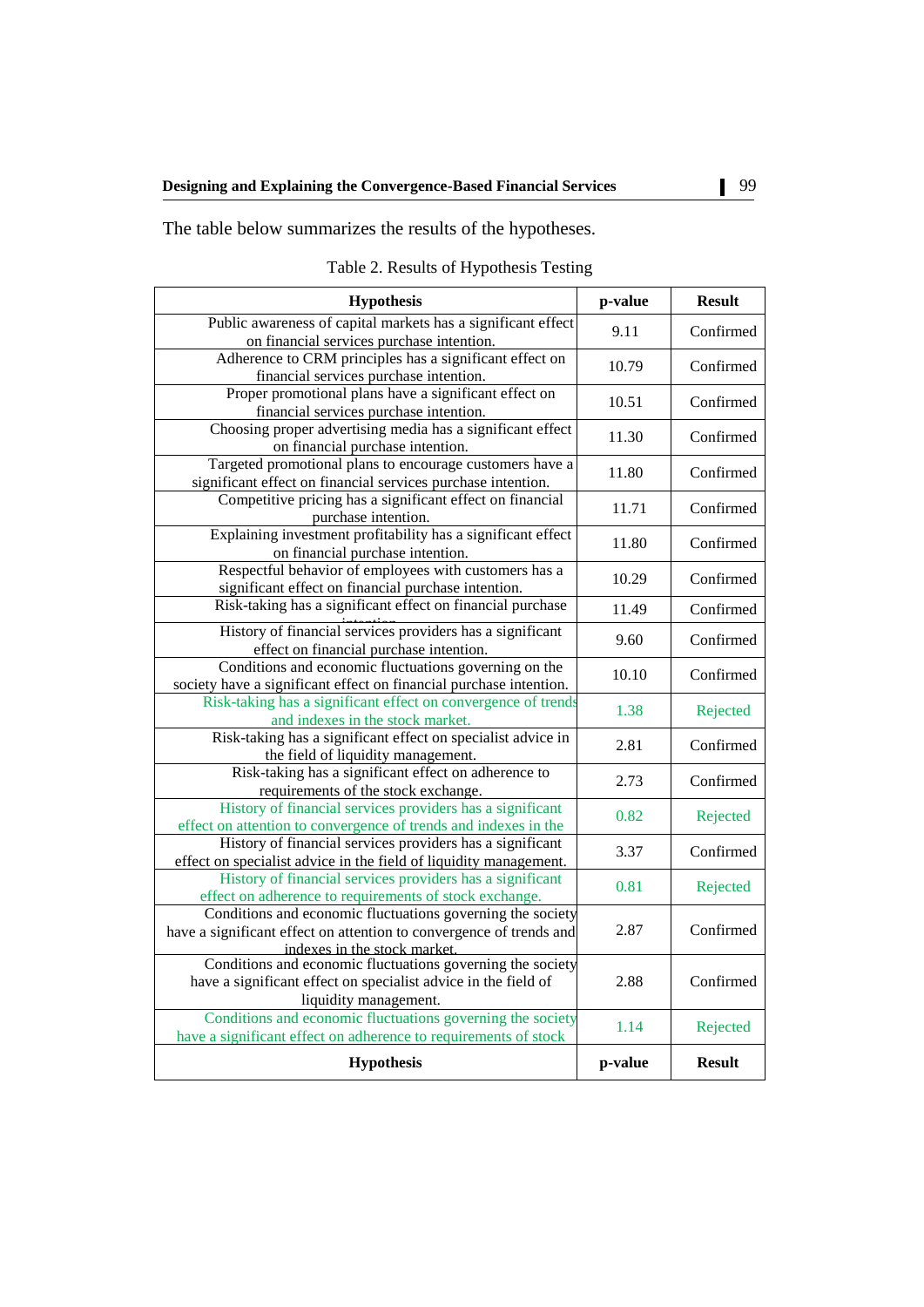|  | 100 Iranian Journal of Finance, 2018, Vol. 2, No. 3 |  |  |  |  |
|--|-----------------------------------------------------|--|--|--|--|
|--|-----------------------------------------------------|--|--|--|--|

| Attention to convergence of trends and indexes in the stock<br>market has a significant effect on the perceived customer value. | 73.03  | Confirmed |
|---------------------------------------------------------------------------------------------------------------------------------|--------|-----------|
| Attention to convergence of trends and indexes in the stock<br>market has a significant effect on customer loyalty.             | 70.83  | Confirmed |
| Specialist advice in the field of liquidity management has a<br>significant effect on the perceived customer value.             | 62.83  | Confirmed |
| Specialist advice in the field of liquidity management has a<br>significant effect on customer loyalty.                         | 144.6  | Confirmed |
| Adherence to requirements of stock exchange has a<br>significant effect on the perceived customer value.                        | 136.66 | Confirmed |
| Adherence to requirements of stock exchange has a<br>significant effect on customer loyalty                                     | 125.99 | Confirmed |

## **Conclusion**

Based on these hypotheses confirmed in Table 2, the final model was extracted according to this figure.



Figure 3.Conceptual Model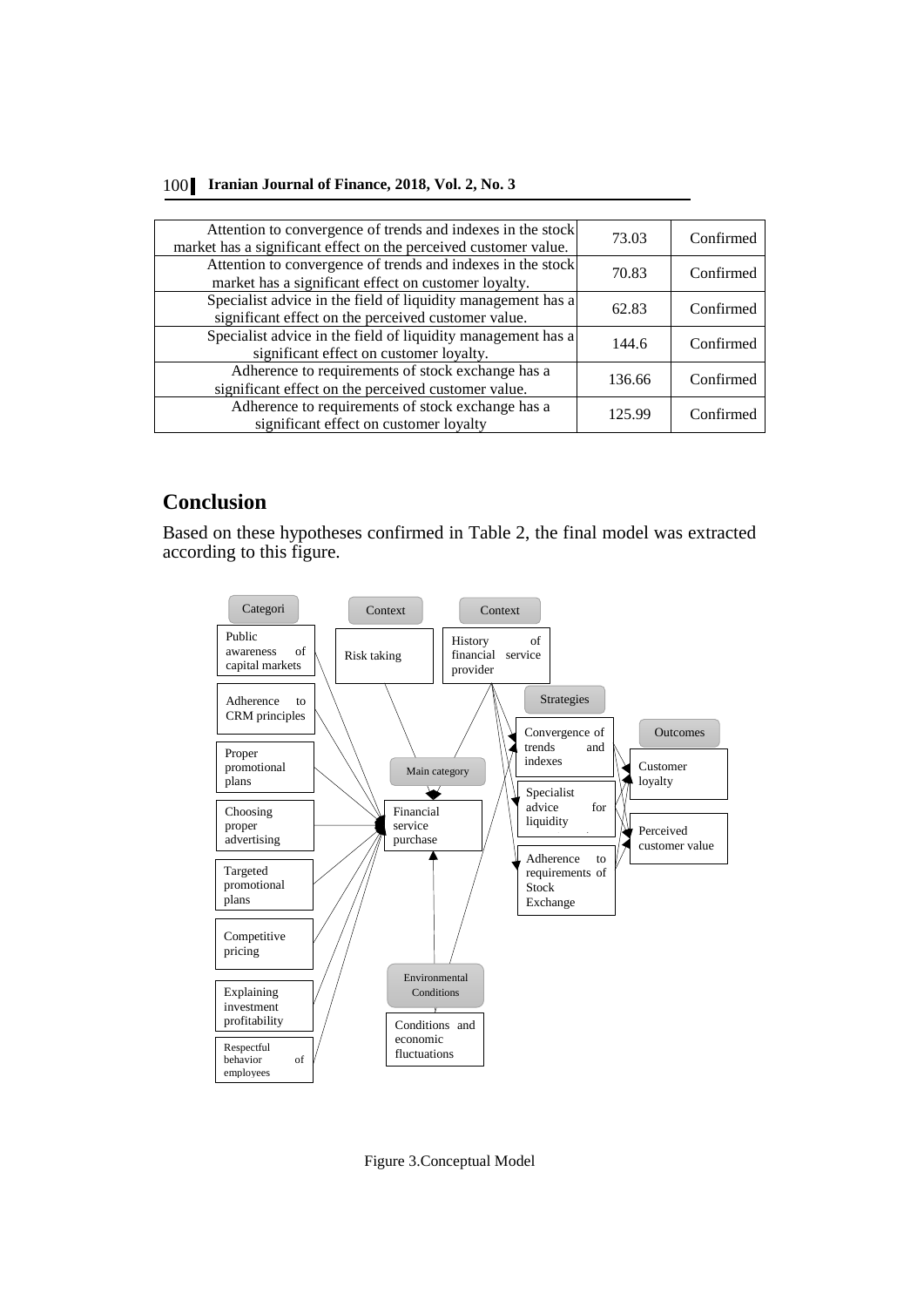Comparing the model with previous models in the field of financial services marketing, it is the attention of asset management companies to convergence in capital markets as the important and innovative point, which in this study was identified as one of the effective strategies for promoting the perceived value and customer loyalty, and its effect was proven.

## **Suggestions**

Based on the results of qualitative and quantitative phases, and in order to improve convergence-based financial services marketing in Tehran Stock Exchange, the following suggestions can be made to managers of asset management companies and managers of financial institutions active in asset management services.

Asset management companies should take the following actions:

They should promote public awareness of the stock market and provide general awareness about how to buy and sell shares in Tehran Stock Exchange and difficulties of convergence analysis to those interested in financial services through social media or even in person.

Asset management companies active in Tehran Stock Exchange actively record economic trends of their customers. In fact, they should pay attention to the risk questionnaire filled by the client when signing the asset management contract; they should contact their customers before, during and after providing financial services.

They should emphasize their competitive advantage in their advertising and use the power of social media.

They should build trust in their customers using in-person sales techniques and strengthen the investor relations system.

They should provide appropriate cross-sectional discounts to their actual and potential clients and determine their service tariffs in a competitive manner.

They should scientifically explain the likelihood of profitability of their offerings to their customers.

Managers should be the practical model of correct behaviour with customers.

In their advice to people, they should consider the convergence of capital market trends and indexes and emphasize that this is considered in the process of buying and selling and adjusting the stock portfolio of customers.

They should ensure that, with all the requirements and regulations, liquidity of the customers is managed on the stock market.

They should periodically evaluate perceived value and loyalty of their customers.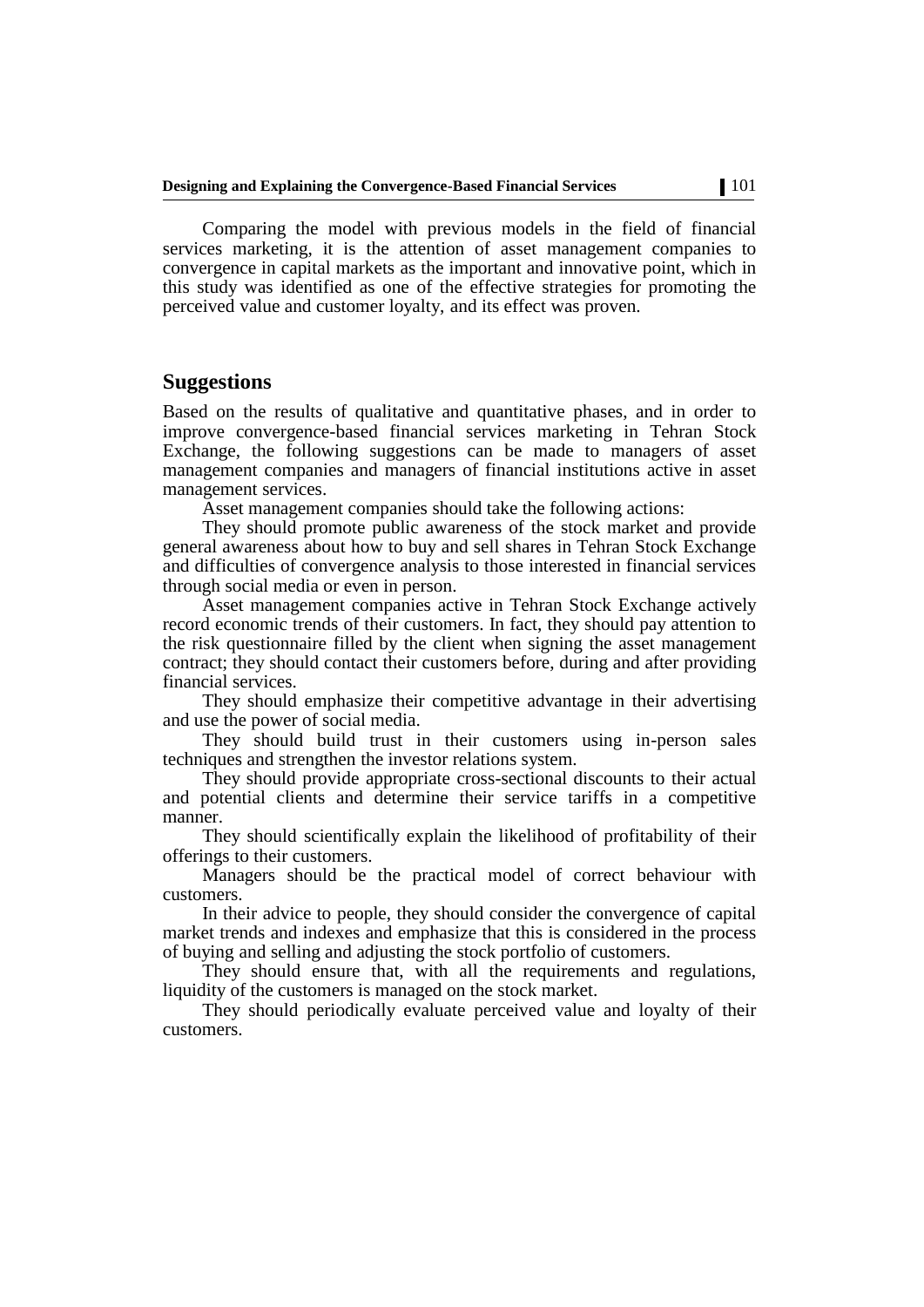## **References**

Alipour, M., Sadeghi Sharif, J., & Orouji, M. (2011). 7Ps marketing mix in the tehran stock exchange. *Journal of Business Administration Researches*(16), 266-283.

Amirshahi, A., Shirazi, M., & Siahtea, V. (2007). determining the effective factors on investor descion in the tehran stock exchange. *iran management sciences, 2*(8), 159-179.

Ang,Marrita, (2019) "The impact of Liquidity Management and co-movement on choosing financial services provider" A working paper by Advisor Center and Factor Investing Strategies , available at:

Heiens.Jussy, 2017,"Determinants of Market Co-Movement in Developed and Emerging Financial Market", *Quantitative Finance*, Volume 15, 2017 - Issue 2.

Ansari Renani, Q., & Nasehifar, V. (2007). efficient financial services marketing model in the tehran stock exchange. *management studies*(56), 123.

Aqai, M., & Mokhtarian, A. (2003). examining the effective factors on investor descion making in tehran stock exchange. *Accounting and Auditing Review, 11*(36), 3- 25.

Attai, J. (2000). *effective factors on investor descion making in tehran stock exchange.* MA report, tehran university.

Azizian, A., & Amirkhani, A. (2013). *marketing and customer satisfaction in the light of quality of services.* tehran: soroush and setareh press.

Dogus.Omran , 2018 ,"The impact of market convergence in financial services marketing*", Journal of economics*, Volume 15, 2017 - Issue

Eftekhari Aliabadi, A., & Hemati Rouzbahani, M. (n.d.). services marketing mix and its effect on shareholder behavior. *financial knowledge of securities analysis, 11*(40), 37-46.

Epstein, M., Freedman, M. (1994). Social disclosure and the individual investor, *Accounting, Auditing and Accountability Journal*, Vol. 7, No.4, pp.94-109.

[Farooq, M.SH., Maimoona, S., Alain, F., N](http://www.sciencedirect.com/science/article/pii/S0969699717304076#!)orizan, J., [Kartinah, A.](http://www.sciencedirect.com/science/article/pii/S0969699717304076#!) (2018). Impact of service quality on customer satisfaction in Malaysia airlines: A PLS-SEM approach, *Journal of Air Transport Management*, Volume 67, pp. 169-180.

Hedayati Aliabadi, A., & Hemati Rouzbahani, M. (2018). service marketing mix and its effect on shareholder behavior. *financial knowledge of securities analysis, 11*(40), 37-46.

[Heiens.](https://www.researchgate.net/profile/Richard_Heiens)Jussy, 2017,"Determinants of Market Co-Movement in Developed and Emerging Financial Market", *Quantitative Finance*, Volume 15, 2017 - Issue 2.

Hojjatoleslami, F. (2006). evaluating the effective factors on shareholder satisfaction with investment in stock exchange through SERVQUAL model. *MA report,* allameh tabatabai university, department of accounting and management.

Lee, Bruce C.Y. (2012). The determinants of consumer attitude toward service innovation – the evidence of ETC system in Taiwan. *Journal of Services Marketing*, Vol.26 No.1, pp. 9–19.

Nokhostin, F. (2005). *identifying effective factors on investor descion making for purchasing normal stocks.* MA report, islamic azad university of yazd, department of management and economics.

Rahnamaye Roudposhti, F. (2007). financial behavioral function in explaining scientific status of stock analysis. *science production*(70), 21-35.

Rajagopal, 2008. "Performance, "Marketing 2008-02-MKT, Tecnológico de Monterrey, Campus Ciudad de México.